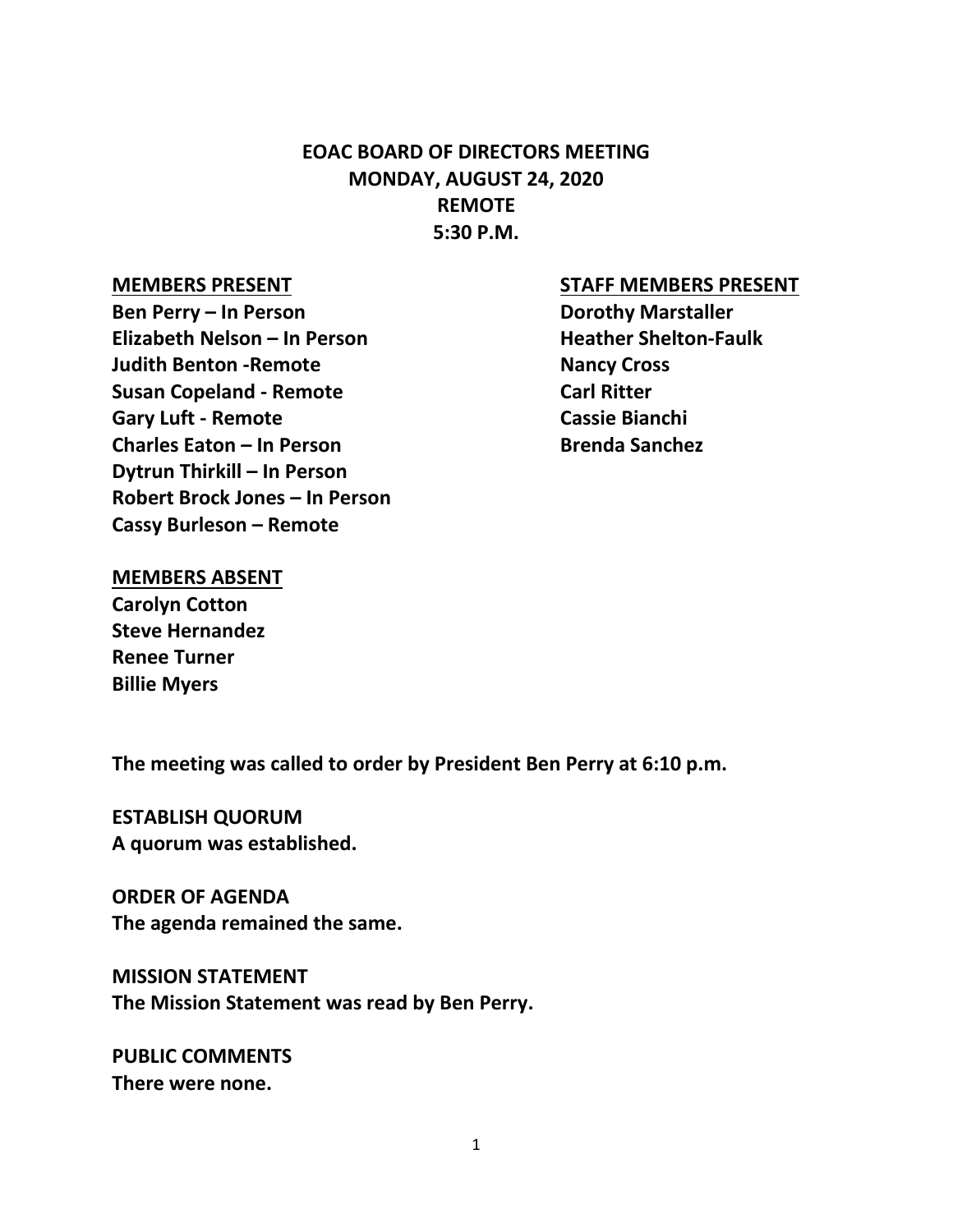# **Approve 2021 Community Service Block Grant Budget**

**Dorothy Marstaller explained this agenda item is an annual requirement by the Texas Department of Housing and Community Affairs (TDHCA). There was a Public Hearing prior to the Board of Directors meeting.** 

# **Approve 2021 Community Action Plan**

**Dorothy Marstaller presented this agenda item in the absent of Robert Kunze. This is a requirement of the TDHCA. There was a Public Hearing prior to the Board of Directors meeting.** 

**Accept Resignation of Executive Committee Member, Stephanie Abright Dorothy recognized Stephanie Abright for her 10 years of service on the EOAC Board. Stephanie was a member of the Executive Committee, Personnel & Grievance Committee, and the Nominating Committee. She represented Early Childhood Education; the board will need to fill her vacant seat. The Board of Directors praised Stephanie for her hard work and dedication. The Executive Committee recommends accepting the resignation of Stephanie Abright, as presented, all in favor, motion carries unanimously.**

## **CONSENT AGENDA ITEMS**

**The Executive Committee recommends approval of the following consent agenda items, June 22, 2020 Executive Committee Meeting Minutes, June 22, 2020 Board of Directors Meeting Minutes, July 1, 2020 Executive Committee Special Called Meeting Minutes, Financial Reports – June & July 2020, Community Service Monthly Report, WAP Board Report, ACE Truck Driving School -MOU, Approve EOAC Fiscal Year Change, Approve Employee Handbook Revision, Approve Head Start ERSEA Job Description, Approve Head Start Assistant Director Job Description, Approve Change to Payroll Accountant Job Description, all in favor, motion carries unanimously.**

# **Approve MOUs**

**Waco ISD/Head Start – Susan Wilson presented this agenda item. The MOU with Waco ISD and Head Start is a continuation, there will be 4 classrooms that will collaborate with Waco ISD staff. The Waco Charter and Head Start MOU will also have a collaboration classroom.**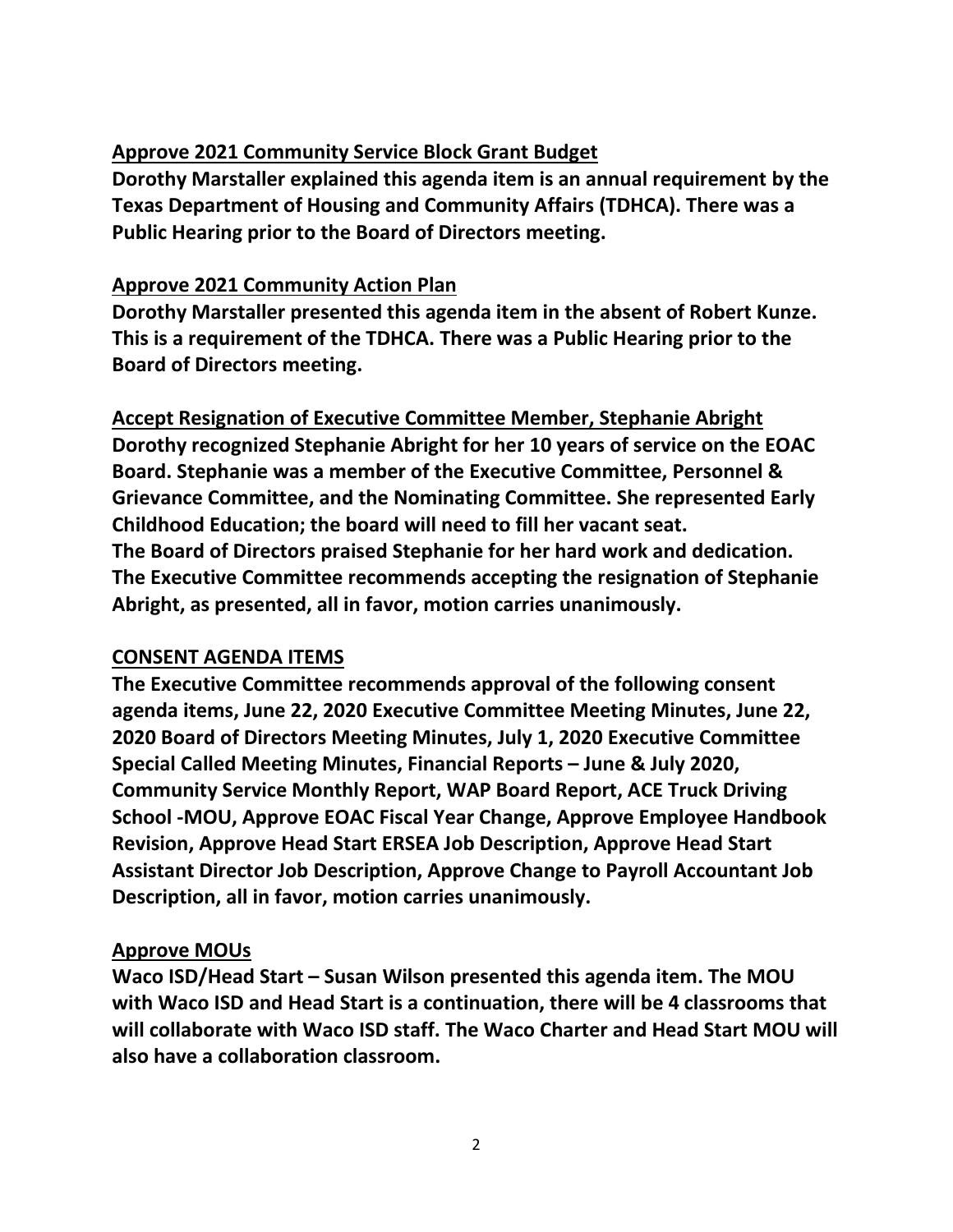**The Executive Committee recommends approval of the MOUs with Waco ISD/Head Start and Waco Charter School and Head Start, all in favor, motion carries unanimously.**

# **Appoint Committee Members**

**Dorothy asked the Board of Directors to email the Executive Assistant, Madison Shaw, if they are interested in joining any of the committees. Ben Perry recommended having a Nominating Committee meeting in 10-14 days and then focus on the Executive Committee and the others on a later date. Dorothy commented the Executive Committee is needing a Parliamentarian and Treasure.**

**No action was taken on this agenda item.**

**Approve Change to Employee Leave Policy –** *Paid Time Off (PTO)* **This agenda item was deferred to a later meeting.**

**Approve Change to Employee Handbook –** *Seniority Language* **This agenda item was deferred to a later meeting.**

# **Approve Community Service Customer Satisfaction Survey**

## *Organizational Standard 1.3*

**Heather Shelton-Faulk presented all Community Service clients take the same survey. There were only 11 responses and Heather believes this is due to COVID-19. Heather read the responses to the Board of Directors. Since March, clients have not been able to enter the building, all communication has been via email, phone, or fax.**

**The Executive Committee recommends approval of the Community Service Customer Satisfaction Survey, all in favor, motion carries unanimously.**

# **Review Executive Director's Succession Plan**

**Organizational Standard 4.5**

**Dorothy Marstaller presented this agenda item. Dorothy explained she used the same succession plan as last year but made minor changes to final decision. On this Succession Plan, Dorothy gave the Board of Directors the power to make the final decision.**

**The Executive Committee recommends approval of the Executive Director's Succession Plan, all in favor, motion carries unanimously.**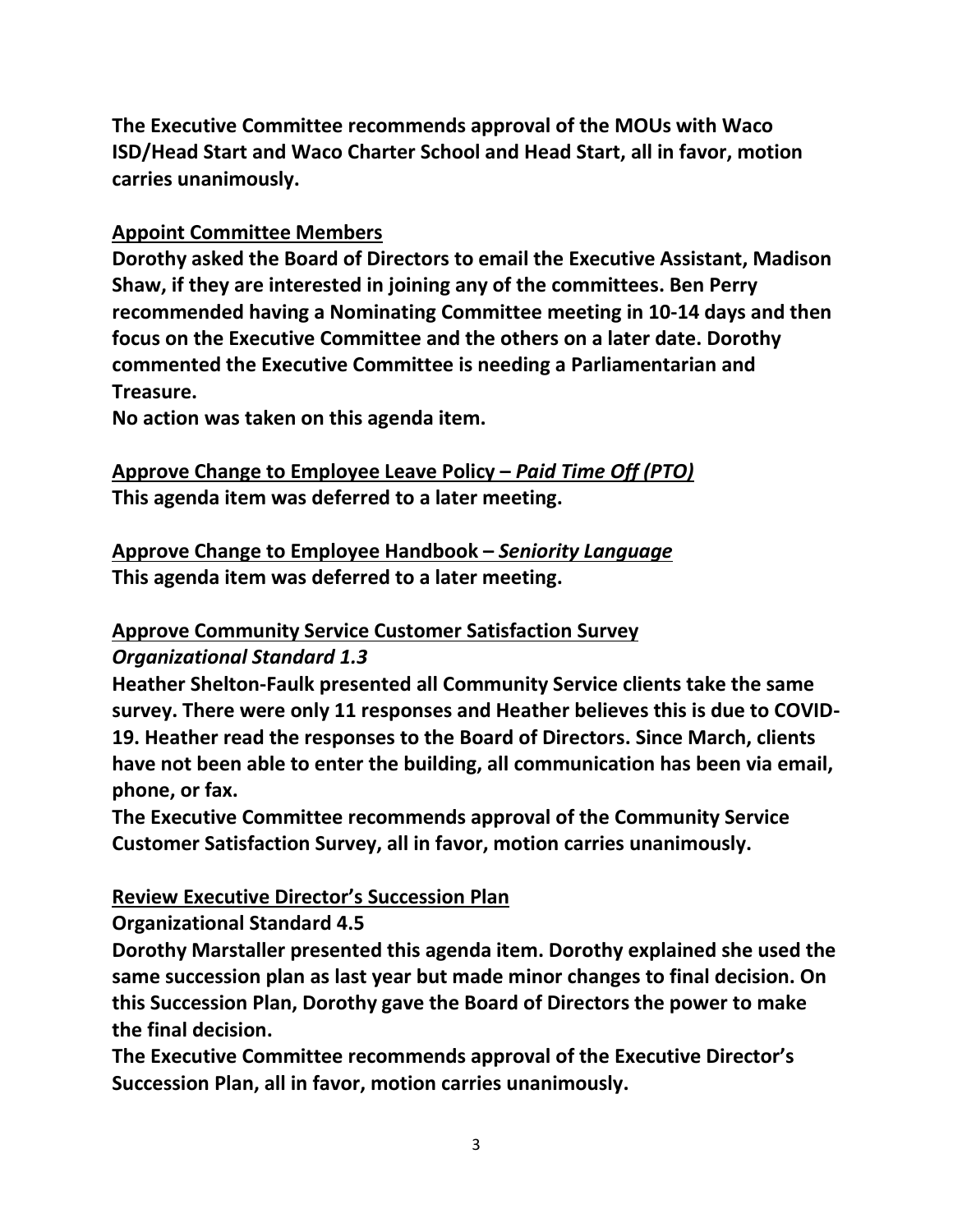## **Head Start Director Report**

**Susan Wilson presented the back to school plan. Staff and students will undergo daily screening to ensure they do not have a fever or COVID-19 symptoms before they will be allowed to enter the building. There was a change in the calendar, students will now return in September and there will be smaller class sizes and limiting groups to 10. They will follow the AABBC model. Susan addressed that enrollment is very low for the upcoming school year. The Office of Head Start has given flexibility based on local and state recommendations. The Executive Committee recommends approval of the Head Start Director Report, all in favor, motion carries unanimously.**

# **Review & Approve Head Start Revised Program Calendar 2020-2021**

**The Board of Directors agreed to accept the calendar on a month to month basis due to the changing events of COVID-19.**

**The Executive Committee recommends approval of the month of September on the 2020-2021 HS Calendar, all in favor, motion carries unanimously.**

# **Approve Purchase of Building – Head Start**

**Susan Wilson presented this agenda item. The building is in Mart and owned by the Baptist Church. The building can accommodate 17 children. Dorothy Marstaller commented that Robert Kunze went on the tour of the Mart building and suggested the only repairs would be installing insolation because the air conditioner runs frequently. The listing price is \$55,000 but EOAC is going to offer \$48,000. Gary Luft suggested we address our 37 years of faithfulness to the Baptist Church when we negotiate the price.**

**The Executive Committee recommends approval of the Purchase of the Head Start Building, contingent upon the \$48,000 price, all in favor, motion carries unanimously.**

## **HS/EHS Program Management & Quality Improvement**

**Susan Wilson explained this agenda item is a formality to ensure there is a policy on how Head Start will conduct business and to make sure there is a fiscal year and Human Resource management.**

**The Executive Committee recommends approval of the HS/EHS Program Management & Quality Improvement, all in favor, motion carries unanimously.**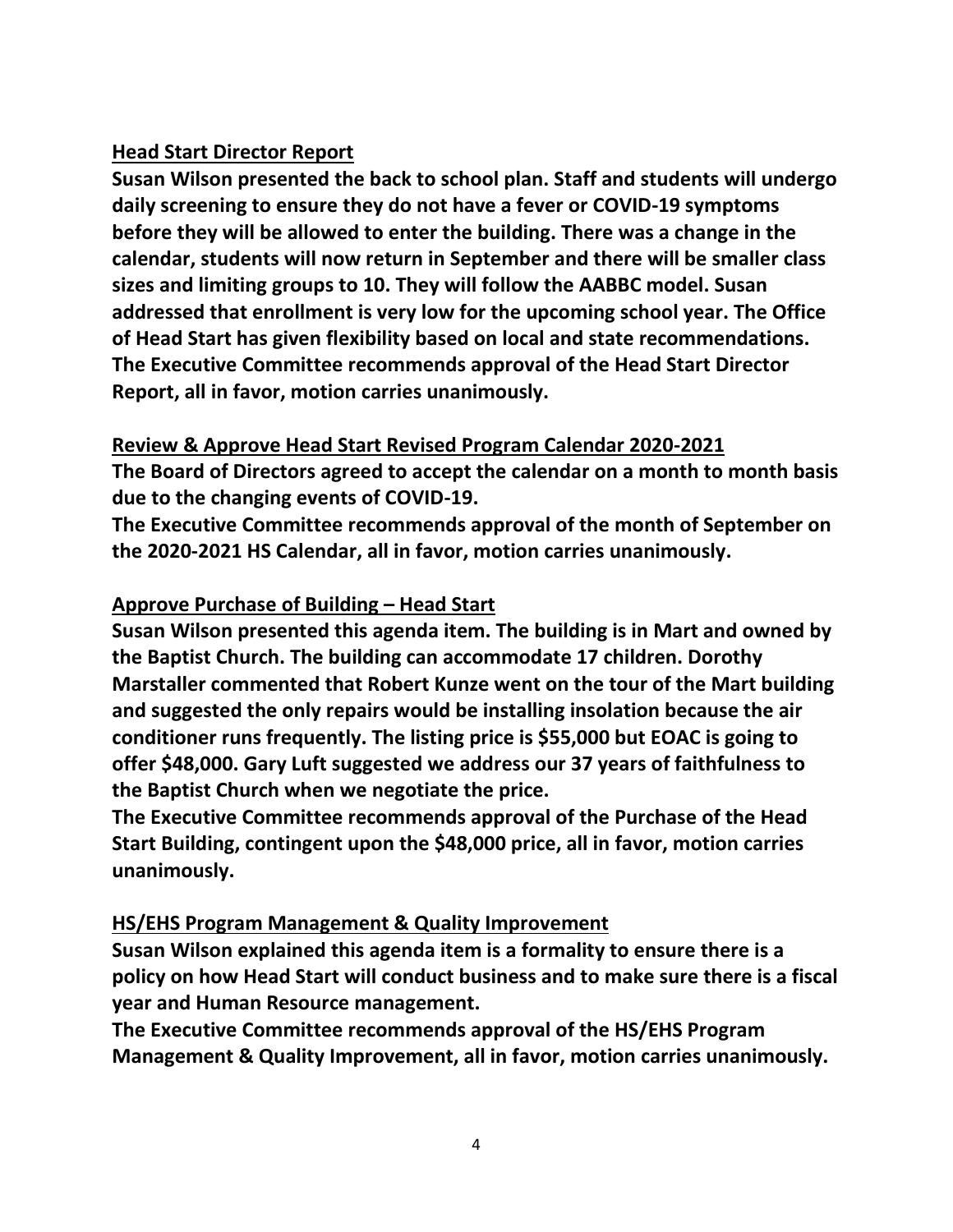## **Executive Director Evaluation**

**Heather Shelton-Faulk explained this a requirement of Organizational Standards. This agenda item was discussed and voted on during Executive Session.**

# **2020 EOAC Agency Annual Strategic Plan – Annual Progress Report**

**Organizational Standard – 6.5**

**Heather Shelton-Faulk read the goals to the Board of Directors and discussed the progress EOAC has made.**

#### **2020 Community Action Plan – Annual Progress Report**

**Organizational Standard - 4.2**

**Dorothy Marstaller explained this is for July only. Dorothy discussed the adults that were employed and maintained employment.**

## **EOAC Bylaw's Distribution to Governing Board**

**Dorothy announced the Bylaws were distributed via email due to COVID-19 and they can also be found on Director Point.**

## **Board Members Training Hours Update**

**Madison Shaw explained most of the board members have completed the Open Meeting Act training. There are two members that need to complete the training. She also informed the Board of Directors that there would be an email sent out in the next week to discuss online training hours.**

## **Executive Director Report**

**Dorothy Marstaller did not have much to report to the Board of Directors this month. Weatherization will go back into the field after Labor Day. Community Service Department is watching the number of COVID-19 cases in McLennan County, to hopefully allow clients back into the building. The City of Waco has taken the Rental Assistance Program over. Dorothy also took the time to introduce the new Community Service Office Manager, Kanisha Johnson.**

## **Executive Session**

**The Executive Session is a standard agenda item and will appear on all governing board agendas.**